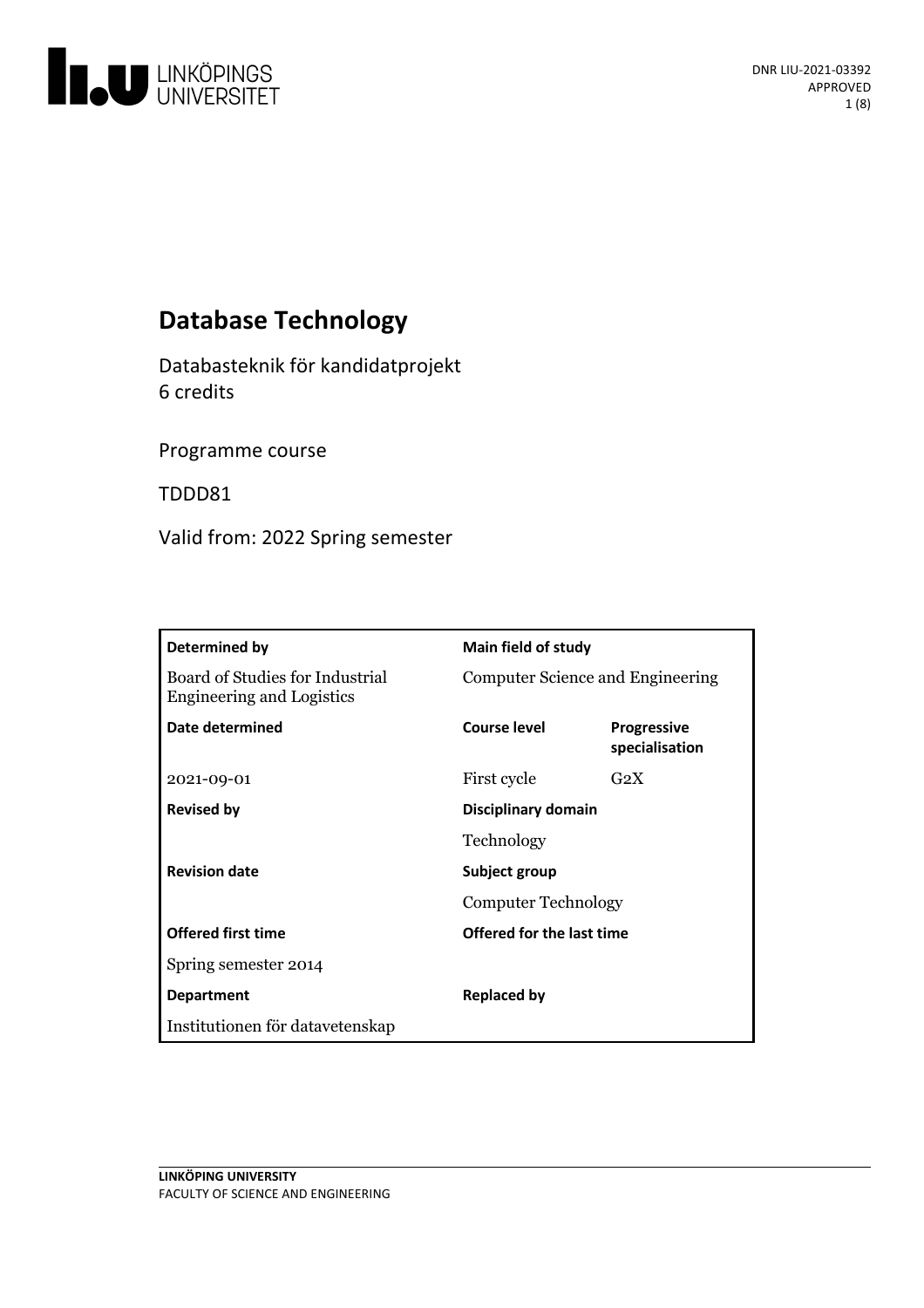# Specific information

May not be included in the same degree as TDDD12, TDDD37 or TDDD46.

# Course offered for

- Master of Science in Industrial Engineering and Management
- Master of Science in Industrial Engineering and Management International

# **Prerequisites**

Basic programming as well as data structures and algorithms.

# Intended learning outcomes

The aim of this course is to give a thorough introduction to the theoretical and practical issues underlying the design and implementation of modern database systems. After the completion of the course you should be able to:

- explain and use important terminology in text-based information
- 
- 
- management in a correct way.<br>
design a data model using EER diagrams.<br>
design and use a relational database.<br>
explain the theory behind the relational model and how this affects good
- design of databases.<br>• explain which file structures in the database management system can be used to implement a database system.
- 
- $\bullet$  explain the basic principles for indexing a database.  $\bullet$  explain which problems can occur when several users use the database and solutions to this.<br>• explain how a database can guarantee persistence of data.
- 

## Course content

Principles for general database management systems: DBMS, Methods for database design and use. Datamodelling with ER, Relational databases, Datastructures for databases, SQL, Relational algebra, query optimization, transactions, serialisation, concurrency.

# Teaching and working methods

The course consists of lectures, laboratory work and a project. Lectures are devoted to theory and techniques. Database design and implementation techniques are practised in the laboratory work.

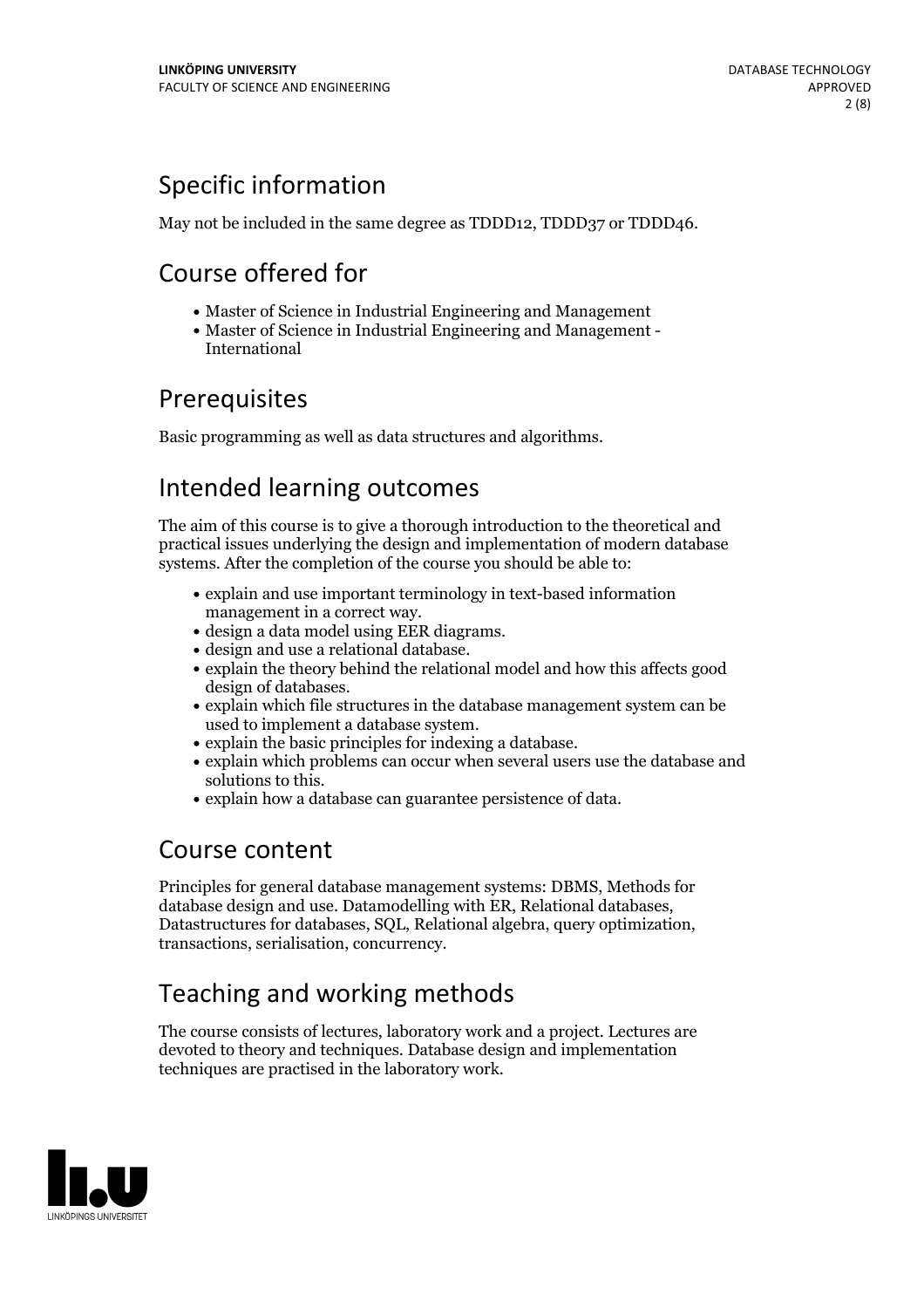## Examination

| TEN1 | Written examination | 3 credits | U, 3, 4, 5 |
|------|---------------------|-----------|------------|
| LAB1 | Laboratory work     | 3 credits | U.G        |

## Grades

Four-grade scale, LiU, U, 3, 4, 5

# Other information

Supplementary courses:

Advanced Data Models and Databases; data mining

## **About teaching and examination language**

The teaching language is presented in the Overview tab for each course. The examination language relates to the teaching language as follows:

- If teaching language is "Swedish", the course as a whole could be given in Swedish, or partly in English. Examination language is Swedish, but parts
- of the examination can be in English. If teaching language is "English", the course as <sup>a</sup> whole is taught in English. Examination language is English. If teaching language is "Swedish/English", the course as <sup>a</sup> whole will be
- taught in English if students without prior knowledge of the Swedish language participate. Examination language is Swedish or English depending on teaching language.

### **Other**

The course is conducted in a manner where both men's and women's experience and knowledge are made visible and developed.

The planning and implementation of a course should correspond to the course syllabus. The course evaluation should therefore be conducted with the course syllabus as a starting point.

If special circumstances prevail, the vice-chancellor may in a special decision specify the preconditions for temporary deviations from this course syllabus, and delegate the right to take such decisions.

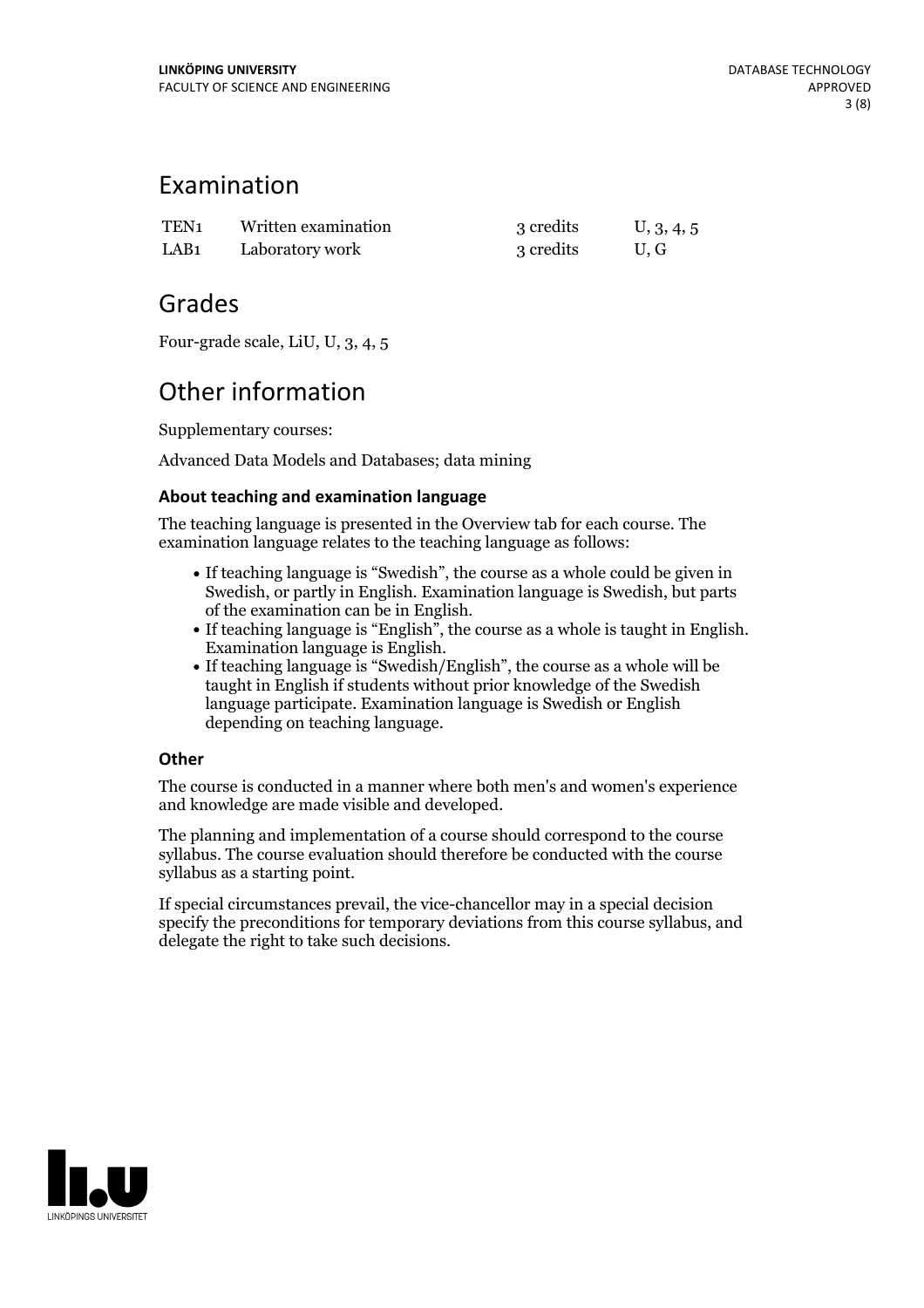# **Common rules**

## Course syllabus

A syllabus must be established for each course. The syllabus specifies the aim and contents of the course, and the prior knowledge that a student must have in order to be able to benefit from the course.

## Timetabling

Courses are timetabled after a decision has been made for this course concerning its assignment to a timetable module.

## Interruption in and deregistration from a course

The LiU decision, Guidelines concerning confirmation of participation in education (Dnr LiU-2020-02256), states that interruptions in study are to be recorded in Ladok. Thus, all students who do not participate in a course for which they have registered must record the interruption, such that the registration on the course can be removed. Deregistration from or interrupting a course is carried out using <sup>a</sup> web-based form: https://www.lith.liu.se/for- [studenter/kurskomplettering?l=en.](https://www.lith.liu.se/for-studenter/kurskomplettering?l=en)

## Cancelled courses and changes to the course syllabus

Courses with few participants (fewer than 10) may be cancelled or organised in a manner that differs from that stated in the course syllabus. The Dean is to deliberate and decide whether a course is to be cancelled or changed from the course syllabus.

## Guidelines relating to examinations and examiners

For details, see Guidelines for education and examination for first-cycle and second-cycle education at Linköping University, Dnr LiU-2020-04501 [\(http://styrdokument.liu.se/Regelsamling/VisaBeslut/917592\)](http://styrdokument.liu.se/Regelsamling/VisaBeslut/917592).

An examiner must be employed as a teacher at LiU according to the LiU Regulations for Appointments, Dnr LiU-2021-01204 [\(https://styrdokument.liu.se/Regelsamling/VisaBeslut/622784](https://styrdokument.liu.se/Regelsamling/VisaBeslut/622784)). For courses in second-cycle, the following teachers can be appointed as examiner: Professor (including Adjunct and Visiting Professor), Associate Professor (including Adjunct), Senior Lecturer (including Adjunct and Visiting Senior Lecturer), Research Fellow, or Postdoc. For courses in first-cycle, Assistant Lecturer (including Adjunct and Visiting Assistant Lecturer) can also be appointed as examiner in addition to those listed for second-cycle courses. In exceptional cases, a Part-time Lecturer can also be appointed as an examiner at both first- and second cycle, see Delegation of authority for the Board of Faculty of Science and Engineering.

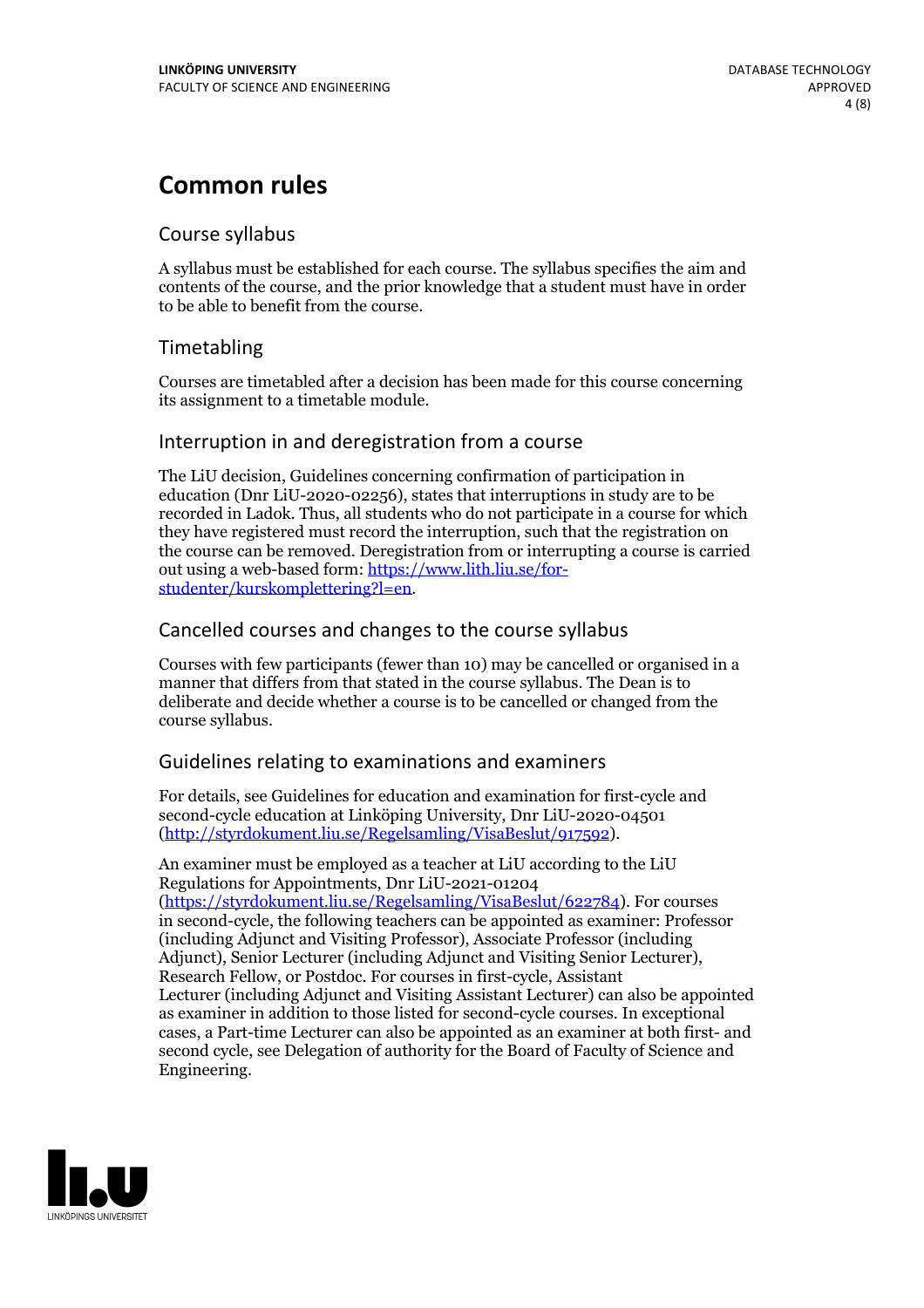## Forms of examination

#### **Principles for examination**

Written and oral examinations and digital and computer-based examinations are held at least three times a year: once immediately after the end of the course, once in August, and once (usually) in one of the re-examination periods. Examinations held at other times are to follow a decision of the faculty programme board.

Principles for examination scheduling for courses that follow the study periods:

- courses given in VT1 are examined for the first time in March, with re-examination in June and August
- courses given in VT2 are examined for the first time in May, with re-examination in August and October
- courses given in HT1 are examined for the first time in October, with re-examination in January and August
- courses given in HT2 are examined for the first time in January, with re-examination in March and in August.

The examination schedule is based on the structure of timetable modules, but there may be deviations from this, mainly in the case of courses that are studied and examined for several programmes and in lower grades (i.e. 1 and 2).

Examinations for courses that the faculty programme board has decided are to be held in alternate years are held three times during the school year in which the course is given according to the principles stated above.

Examinations for courses that are cancelled orrescheduled such that they are not given in one or several years are held three times during the year that immediately follows the course, with examination scheduling that corresponds to the scheduling that was in force before the course was cancelled or rescheduled.

When a course, or a written examination (TEN, DIT, DAT), is given for the last time, the regular examination and two re-examinations will be offered. Thereafter, examinations are phased out by offering three examinations during the following academic year at the same times as the examinations in any substitute course. If there is no substitute course, three examinations will be offered during re- examination periods during the following academic year. Other examination times are decided by the faculty programme board. In all cases above, the examination is also offered one more time during the academic year after the following, unless the faculty programme board decides otherwise. In total, 6 re-examinations are offered, of which 2 are regular re-examinations. In the examination registration system, the examinations given for the penultimate time and the last time are denoted.

If a course is given during several periods of the year (for programmes, or on different occasions for different programmes) the faculty programme board or boards determine together the scheduling and frequency of re-examination occasions.

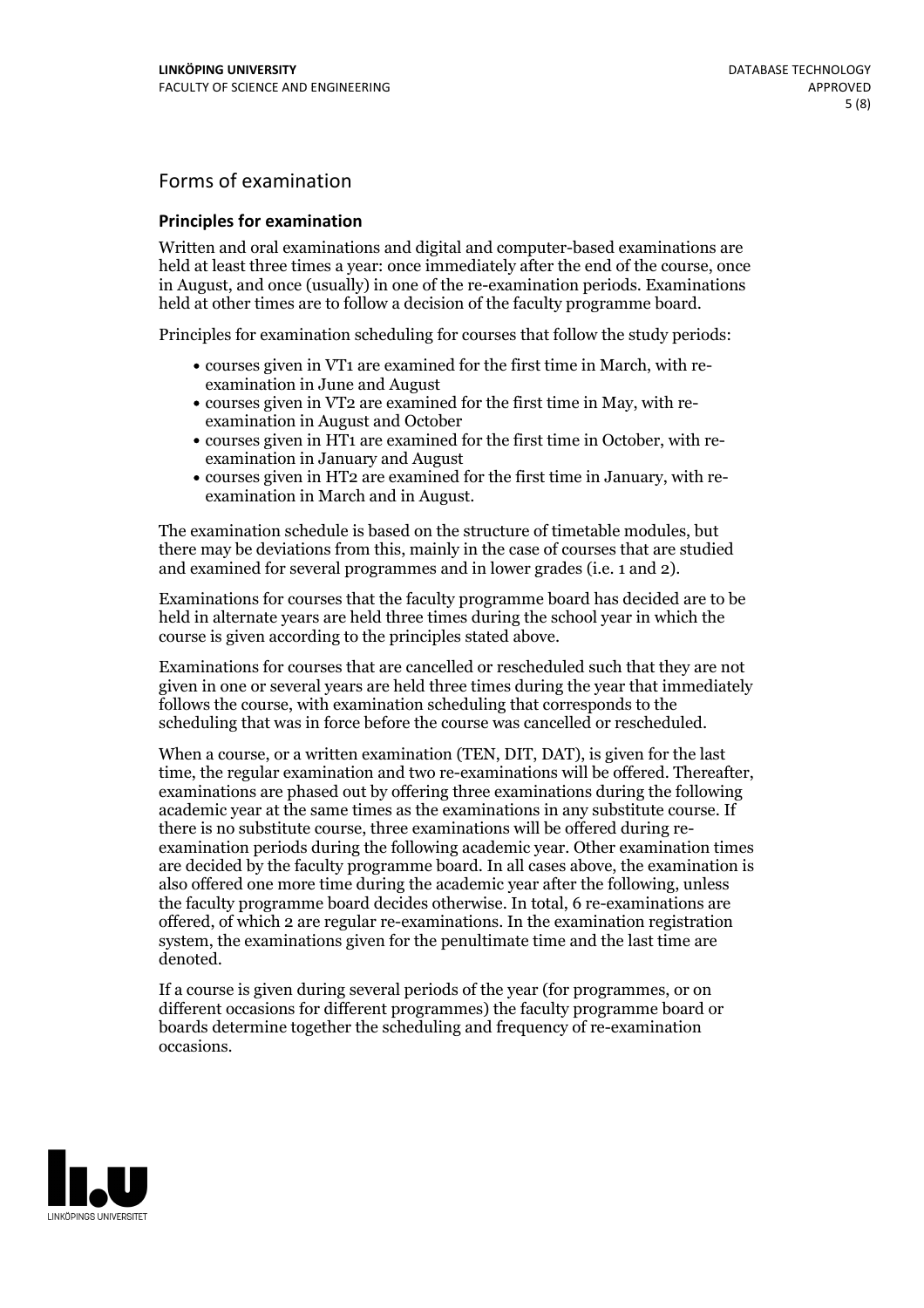### **Retakes of other forms of examination**

Regulations concerning retakes of other forms of examination than written examinations and digital and computer-based examinations are given in the LiU guidelines for examinations and examiners, [http://styrdokument.liu.se/Regelsamling/VisaBeslut/917592.](http://styrdokument.liu.se/Regelsamling/VisaBeslut/917592)

#### **Course closure**

For Decision on Routines for Administration of the Discontinuation of Educational Programs, Freestanding Courses and Courses in Programs, see DNR LiU-2021-04782. After a decision on closure and after the end of the discontinuation period, the students are referred to a replacement course (or similar) according to information in the course syllabus or programme syllabus. If a student has passed some part/parts of a closed program course but not all, and there is an at least partially replacing course, an assessment of crediting can be made. Any crediting of course components is made by the examiner.

#### **Registration for examination**

In order to take an written, digital or computer-based examination, registration in advance is mandatory, see decision in the university's rule book [https://styrdokument.liu.se/Regelsamling/VisaBeslut/622682.](https://styrdokument.liu.se/Regelsamling/VisaBeslut/622682) An unregistered student can thus not be offered a place. The registration is done at the Student Portal or in the LiU-app during the registration period. The registration period opens 30 days before the date of the examination and closes 10 days before the date of the examination. Candidates are informed of the location of the examination by email, four days in advance.

#### **Code of conduct for students during examinations**

Details are given in a decision in the university's rule book: <http://styrdokument.liu.se/Regelsamling/VisaBeslut/622682>.

#### **Retakes for higher grade**

Students at the Institute of Technology at LiU have the right to retake written examinations and digital and computer-based examinations in an attempt to achieve a higher grade. This is valid for all examination components with code "TEN", "DIT" and "DAT". The same right may not be exercised for other examination components, unless otherwise specified in the course syllabus.

A retake is not possible on courses that are included in an issued degree diploma.

#### **Grades**

The grades that are preferably to be used are Fail (U), Pass (3), Pass not without distinction  $(4)$  and Pass with distinction  $(5)$ .

- Grades U, 3, 4, 5 are to be awarded for courses that have written or digital examinations.<br>• Grades Fail (U) and Pass (G) may be awarded for courses with a large
- degree of practical components such as laboratory work, project work and

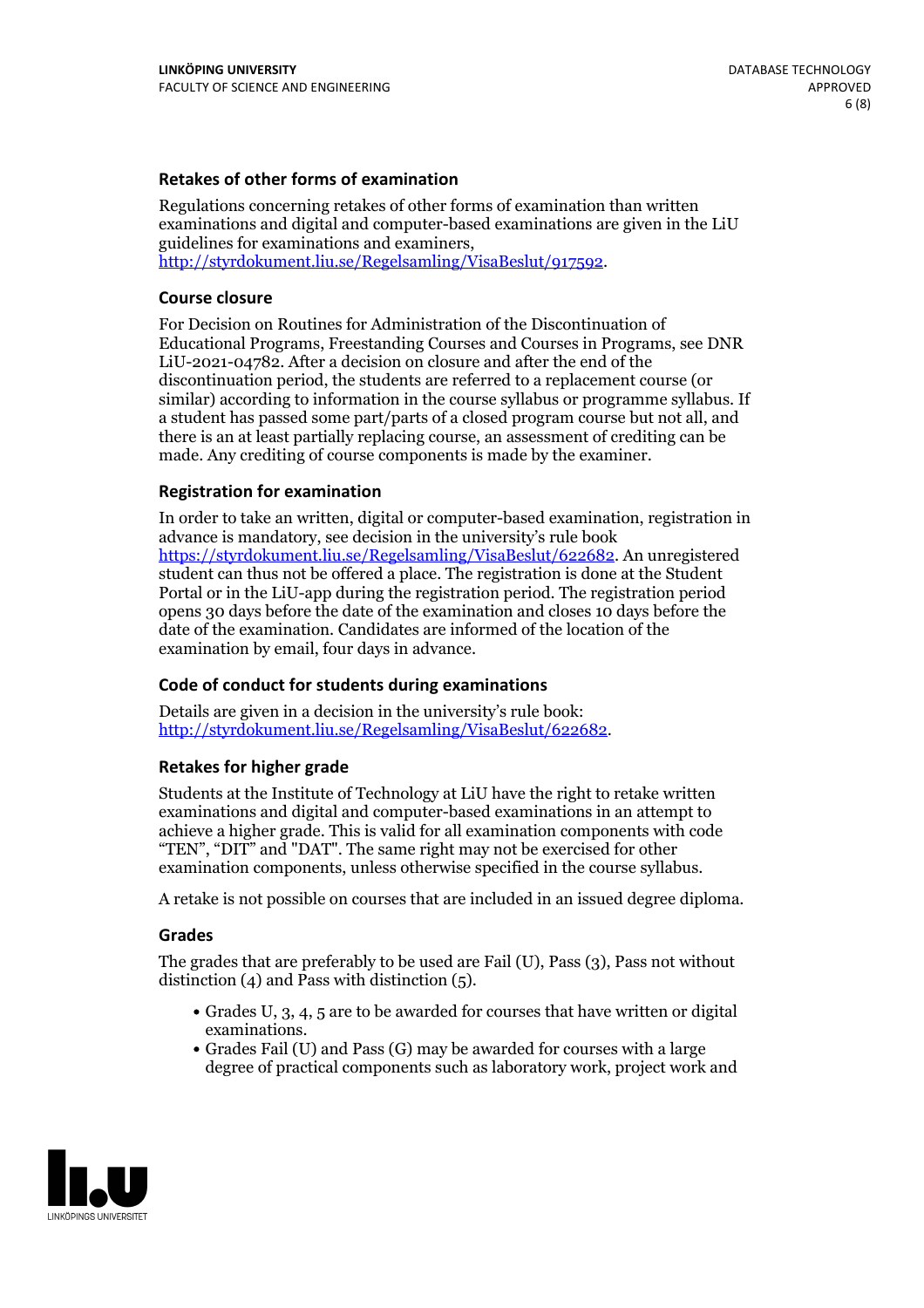group work.<br>• Grades Fail (U) and Pass (G) are to be used for degree projects and other independent work.

### **Examination components**

The following examination components and associated module codes are used at the Faculty of Science and Engineering:

- Grades U, 3, 4, 5 are to be awarded for written examinations (TEN) and
- digital examinations (DIT).<br>• Examination components for which the grades Fail (U) and Pass (G) may be awarded are laboratory work (LAB), project work (PRA), preparatory written examination (KTR), digital preparatory written examination (DIK), oral examination (MUN), computer-based examination (DAT), home
- assignment (HEM), and assignment (UPG).<br>• Students receive grades either Fail (U) or Pass (G) for other examination components in which the examination criteria are satisfied principally through active attendance such as tutorial group (BAS) or examination item
- (MOM).<br>• Grades Fail (U) and Pass (G) are to be used for the examination components Opposition (OPPO) and Attendance at thesis presentation (AUSK) (i.e. part of the degree project).

In general, the following applies:

- 
- Mandatory course components must be scored and given <sup>a</sup> module code. Examination components that are not scored, cannot be mandatory. Hence, it is voluntary to participate in these examinations, and the voluntariness must be clearly stated. Additionally, if there are any associated conditions to
- the examination component, these must be clearly stated as well.<br>• For courses with more than one examination component with grades U,3,4,5, it shall be clearly stated how the final grade is weighted.

For mandatory components, the following applies (in accordance with the LiU Guidelines for education and examination for first-cycle and second-cycle education at Linköping University,<br>[http://styrdokument.liu.se/Regelsamling/VisaBeslut/917592\)](http://styrdokument.liu.se/Regelsamling/VisaBeslut/917592):

If special circumstances prevail, and if it is possible with consideration of the nature of the compulsory component, the examiner may decide to replace the compulsory component with another equivalent component.

For possibilities to alternative forms of examinations, the following applies (in accordance with the LiU Guidelines for education and examination for first-cycle [http://styrdokument.liu.se/Regelsamling/VisaBeslut/917592\)](http://styrdokument.liu.se/Regelsamling/VisaBeslut/917592):

If the LiU coordinator for students with disabilities has granted a student the right to an adapted examination for a written examination in an examination hall, the student has the right to it.